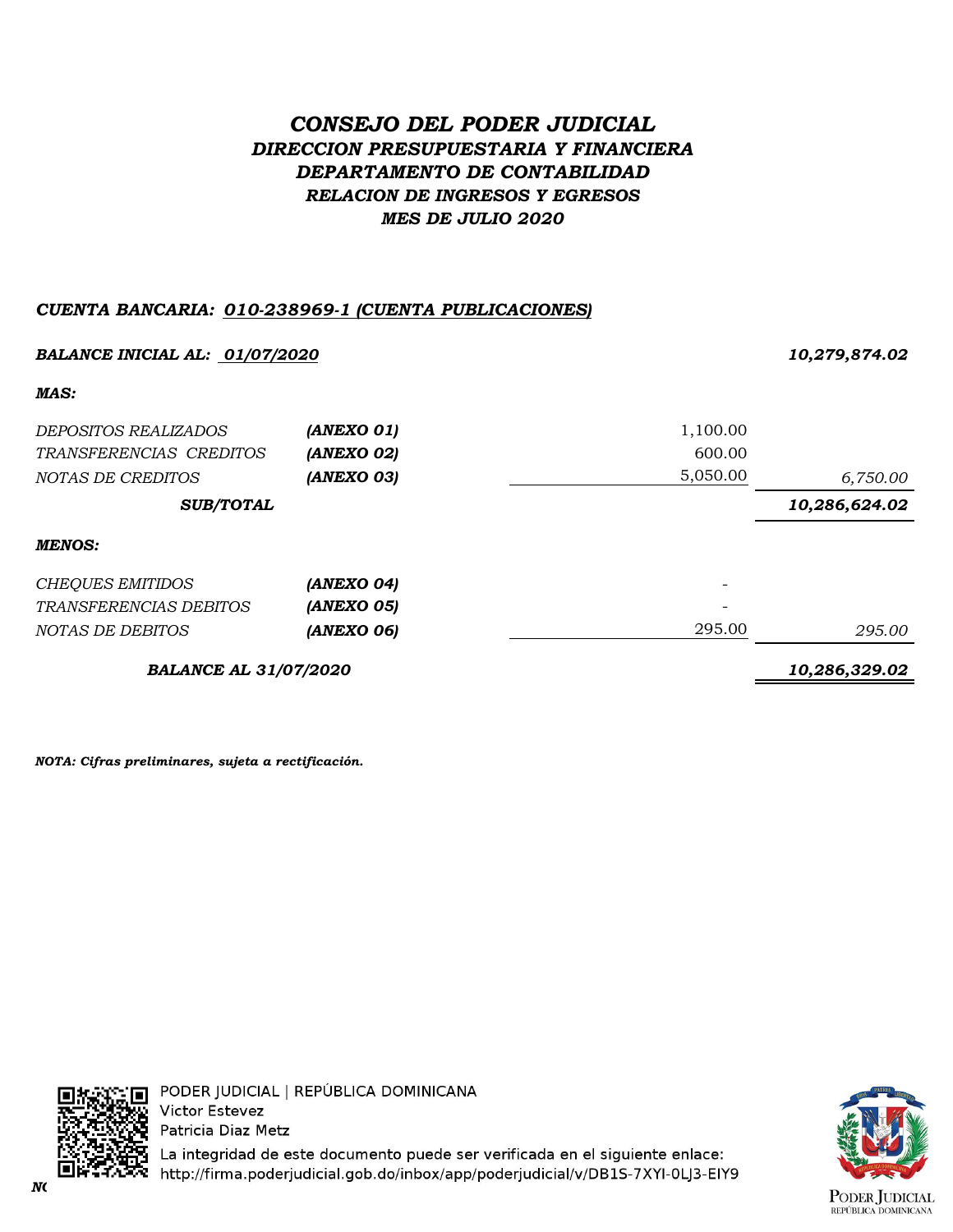# *CONSEJO DEL PODER JUDICIAL DIRECCION PRESUPUESTARIA Y FINANCIERA DEPARTAMENTO DE CONTABILIDAD RELACION DE INGRESOS Y EGRESOS MES DE JULIO 2020*

*ANEXO 01*

## *RELACION DE DEPOSITOS REALIZADOS MES DE JULIO 2020*

| <b>FECHA</b>      | NUM. | <b>DESCRIPCION</b>                                  | <i><b>VALOR RDS</b></i> |
|-------------------|------|-----------------------------------------------------|-------------------------|
| <i>14/07/2020</i> | 2442 | EXPEDICION CERTIFICACION.                           | 300.00                  |
| <i>23/07/2020</i> | 2443 | VENTA PUBLICACIONES P. J. DE SAN JUAN DE LA MAGUANA | 800.00                  |
| TOTAL RD\$        |      | 1,100.00                                            |                         |

*ANEXO 02*

### *RELACION DE TRANSFERENCIAS CREDITOS MES DE JULIO 2020*

| <b>FECHA</b>      | NUM. | <b>DESCRIPCION</b>          | VALOR RD\$ |
|-------------------|------|-----------------------------|------------|
| <i>03/07/2020</i> | 77   | EXPEDICION DE CERTIFICACION | 300.00     |
| <i>09/07/2020</i> | 78   | EXPEDICION DE CERTIFICACION | 300.00     |
|                   |      | TOTAL RD\$                  | 600.00     |

*ANEXO 03*

### *RELACION NOTAS DE CREDITOS MES DE JULIO 2020*

| <b>FECHA</b>      | NUM. | <b>DESCRIPCION</b>                  | <b>VALOR RD\$</b> |
|-------------------|------|-------------------------------------|-------------------|
| <i>07/07/2020</i> | 191  | <i>VENTA DE LIBRO</i>               | 1,300.00          |
| <i>15/07/2020</i> | 192  | CERTIFICACION JURAMENTACION ABOGADO | 300.00            |
| <i>31/07/2020</i> | 193  | CERTIFICACION JURAMENTACION ABOGADO | 1,200.00          |
| <i>31/07/2020</i> | 194  | CERTIFICACION JURAMENTACION NOTARIO | 1,500.00          |
| <i>31/07/2020</i> | 195  | CERTIFICACION JURAMENTACION ABOGADO | 350.00            |
| <i>31/07/2020</i> | 196  | CERTIFICACION JURAMENTACION ABOGADO | 400.00            |
|                   |      | TOTAL RD\$                          | 5,050.00          |